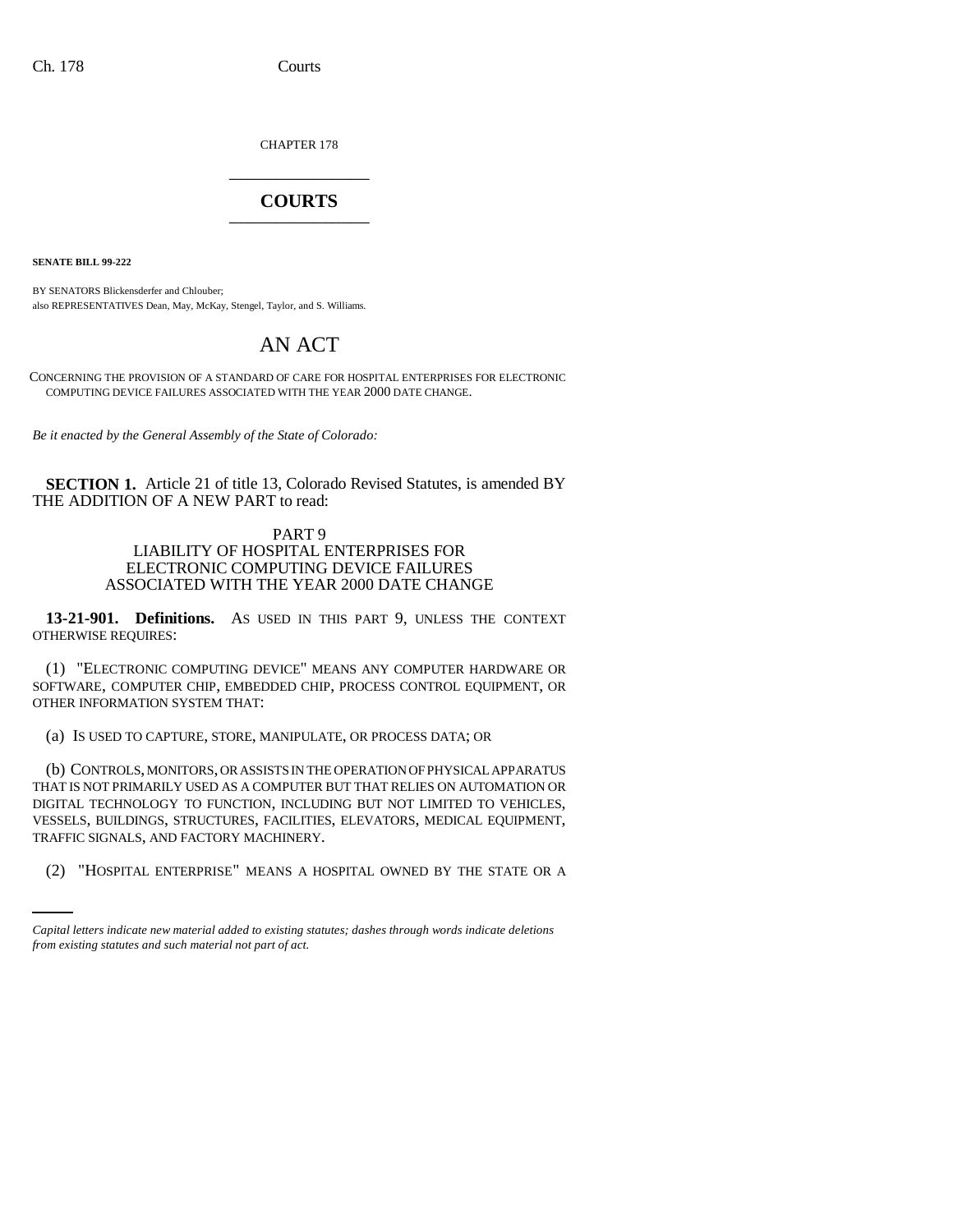POLITICAL SUBDIVISION THAT QUALIFIES AS AN "ENTERPRISE" AS DEFINED IN SECTION 20 OF ARTICLE X OF THE STATE CONSTITUTION AND IS CERTIFIED PURSUANT TO SECTION 25-1-107 (1) (l) (II), C.R.S.

(3) (a) "YEAR 2000 FAILURE" MEANS, WITH RESPECT TO AN ELECTRONIC COMPUTING DEVICE, ANY FAILURE, INCLUDING AN ELECTRICAL OR TELECOMMUNICATIONS FAILURE, THAT PREVENTS SUCH ELECTRONIC COMPUTING DEVICE FROM ACCURATELY INTERPRETING, PRODUCING, COMPUTING, GENERATING, ACCOUNTING FOR, PROCESSING, CALCULATING, COMPARING, OR SEQUENCING DATE OR TIME DATA:

(I) FROM, INTO, OR BETWEEN:

(A) THE TWENTIETH AND TWENTY-FIRST CENTURIES; OR

(B) THE YEARS 1999 AND 2000; OR

(II) WITH REGARD TO LEAP YEAR CALCULATIONS.

(b) "YEAR 2000 FAILURE" ALSO INCLUDES ANY INABILITY OF A HOSPITAL ENTERPRISE TO PERFORM AN INTENDED OR REQUESTED FUNCTION BECAUSE OF THE SYSTEM FAILURE OF AN OUTSIDE PARTY, INCLUDING, BUT NOT LIMITED TO, THE FAILURE OF A GOVERNMENTAL BODY TO PROVIDE DATA, TRANSPORTATION DELAYS, ENERGY FAILURES, OR COMMUNICATION FAILURES.

**13-21-902. Affirmative defense - liability associated with the year 2000 date change.** (1) A HOSPITAL ENTERPRISE SHALL HAVE NO LIABILITY FOR DAMAGES ARISING OUT OF A YEAR 2000 FAILURE IF THE HOSPITAL ENTERPRISE AGAINST WHOM THE CLAIM IS MADE HAS MADE REASONABLE AND TIMELY EFFORTS TO IDENTIFY THE POTENTIAL FOR SUCH FAILURES IN ORDER TO ATTEMPT TO CORRECT OR OTHERWISE AVERT SUCH FAILURES AND HAS TAKEN THE FOLLOWING ACTIONS:

(a) INVENTORIED ALL CRITICAL ELECTRONIC COMPUTING DEVICES USED BY THE HOSPITAL ENTERPRISE THAT MAY EXPERIENCE YEAR 2000 FAILURES;

(b) IDENTIFIED ALL CRITICAL SYSTEMS NECESSARY TO CONDUCT THE HOSPITAL ENTERPRISE'S OPERATIONS;

(c) IDENTIFIED THE POTENTIAL FOR YEAR 2000 FAILURES ASSOCIATED WITH ALL CRITICAL ELECTRONIC COMPUTING DEVICES IN RELATIONSHIP TO THE PURPOSES OF THE HOSPITAL ENTERPRISE;

(d) PREPARED AND IMPLEMENTED A REASONABLE REMEDIATION PLAN TO REPROGRAM, FIX, REPAIR, REPLACE, OR OTHERWISE REMEDY THE ELECTRONIC COMPUTING DEVICE TO AVERT THE POTENTIAL FOR A YEAR 2000 FAILURE;

(e) COMPLIED WITH ANY AND ALL INDUSTRY-RELATED REGULATIONS OR REQUIREMENTS RELATED TO THE YEAR 2000 DATE CHANGE;

(f) CONDUCTED TESTS ON THE HOSPITAL ENTERPRISE'S CRITICAL SYSTEMS AND OTHER ELECTRONIC COMPUTING DEVICES, AS APPROPRIATE, FOR YEAR 2000